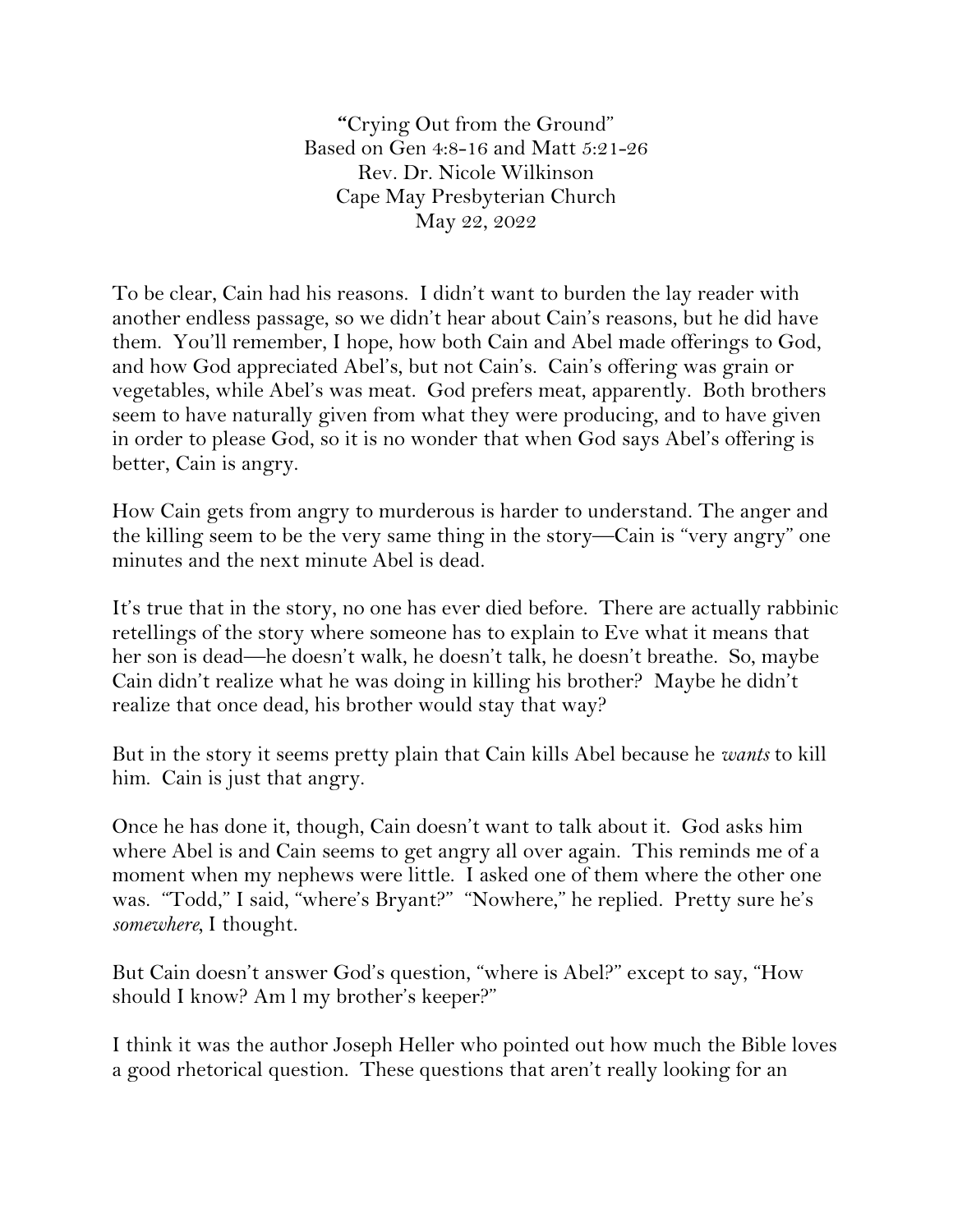answer, that hang in the air, often, as in this case, ironic, maybe more meaningful than they were meant to be. *Am I my brother's keeper?*

When you say it out loud, you can see what the problem is. The problem is that the question has an answer, and the answer is yes. Yes, Cain, you are your brother's keeper. You are responsible for your brother. Certainly at this point in the human story when you and he are the only two brothers on the face of the earth, you're his keeper. When there are only four human beings, total, and it's only a matter of months or minutes since we got kicked out of paradise and had to fend for ourselves— so yes, you four are all responsible for one another. But it's a truth that continues beyond the small human world of Cain and Abel. The very smallness of this story of our beginnings reminds us--we all are responsible for one another. Yes, you are your brother's keeper, and he is yours. You are your sister's protector and caregiver and intercessor, and she is yours.

So that thing you did, Cain, when you got angry, that was really bad. Even though there are no actual rules written out yet, you already broke the biggie. Because you literally were not your brother's keeper. You were your brother's disposer. Instead of keeping him, you threw him away.

When I was in college, I worked for a semester cleaning the cages of mice and rabbits at some kind of lab at a university. I really have no idea what type of experiments they were doing; I'm sure I should have been more curious and probably morally outraged. I was 19 or 20 and I was just there for the hourly wage. But at the lab, they would occasionally be done with a generation of mice and they would talk about essentially killing that batch, but I noticed that they never said "killing." They used the word "dispatch." "We have to dispatch those mice." "They were dispatched this morning." I always wondered, if you're ok with the ethics of it, why do need a euphemism?

So this is the story of how Cain dispatched Abel. And the thing is, like the lab scientists, Cain can distance himself from his brother's life and death all he wants to—*I'm not my brother's keeper; I don't know where he is*--but it doesn't help. God still knows that Abel is dead and that Cain killed him. The earth itself knows and cooperates with God—accepting Abel's body and giving the dead man a voice his blood cries out to me from the ground, God tells Cain. And it's the earth that punishes Cain—"you are cursed from the ground," God tells him, "which has opened its mouth to receive your brother's blood from your hand. It will no longer yield its strength to you."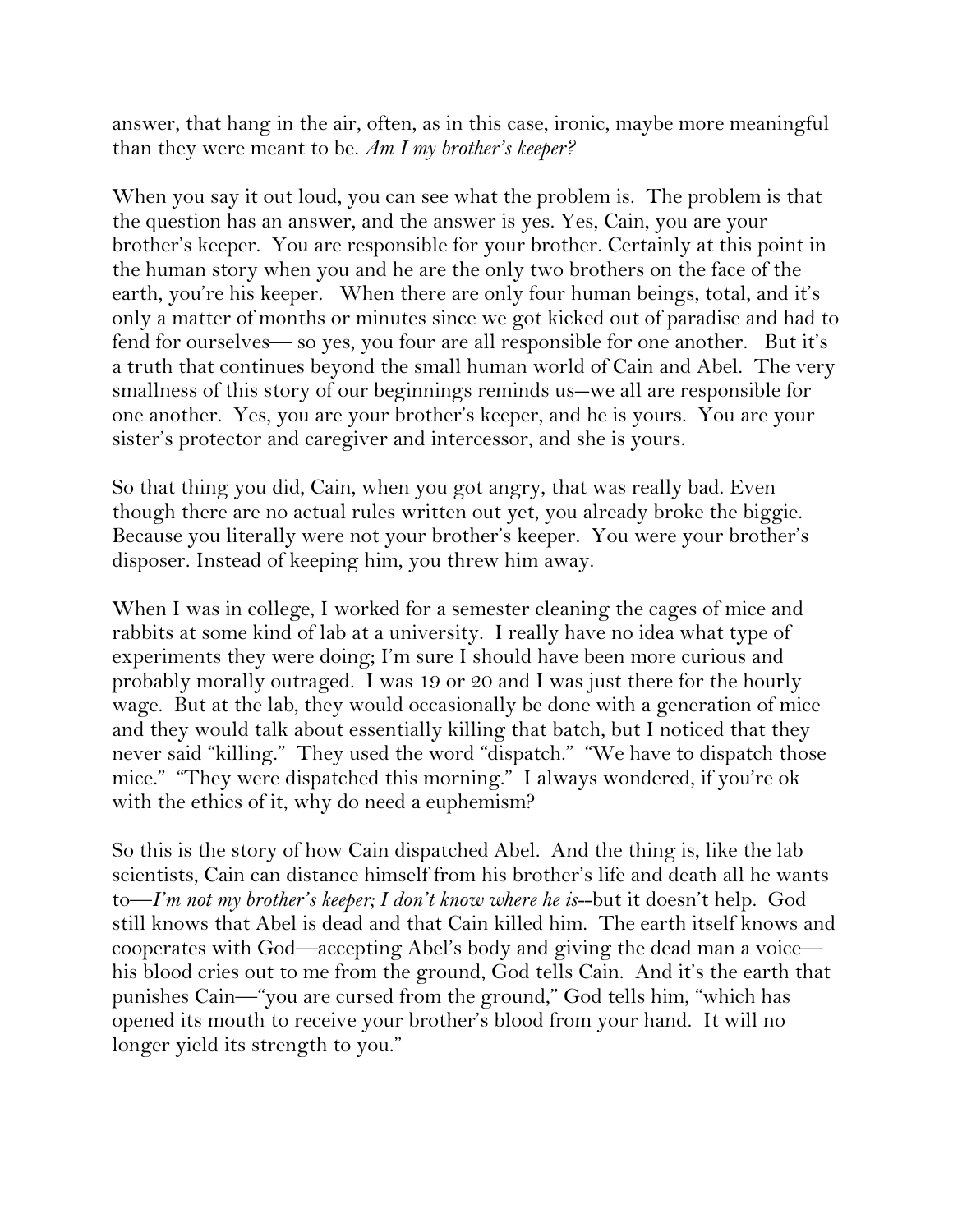Jesus teaches that we need to guard themselves not only against the sin of murder but against the building anger that feeds into murder. You know you're not supposed to kill, Jesus says. But what you don't seem to understand is that anger, alienation, grudges, and insults are going to lead to killing. Like murder, these things are also going to land you in hell, Jesus says, a hell of your own making. We may never commit murder, but our insult fuels someone else's anger and the fire burns hotter until someone gets killed. It's an incredibly challenging teaching, because Jesus is essentially saying that that burning hatred and the act of murder are the very same sin. And as we are told in the story of Cain, Jesus also tells us, there is no hiding that sin.

We can sugarcoat our gut level hatred. We can claim self-defense, and we are geniuses at making those claims, presenting ourselves as the victim. From Johnny Depp to Derek Chauvin, we love nothing more than to see ourselves as the victim even when we are clearly the aggressor.

"Replacement theory" is essentially a self-defense claim. What it isn't is a theory. Theories are subject to evidence or reason. What's called replacement theory is really a deep-seated fear -- the fear that white people are being systematically squeezed out of our historical position of social dominance. The story of a deepseated, dark-skinned conspiracy that it tells is meant to justify a lack of love for our neighbors. I could talk about the logical flaws in the idea, but in a sense none of that really matters, because what we need to remember is this-- nothing in this world can justify a lack of love for our neighbors.

We are seduced into hostility, and by extension, into murder, by arguments that insist we have to choose which neighbor to love. We couch hostility for the neighbor as an expression of concern for our own kind. So the Buffalo shooter acted supposedly in concern for white people everywhere. We who are white need to look that concern in the eye and say no. Spare me your protection, for the sake of all that is holy.

Another classic and terrible example of wrong-headed concern was last week's cruel discussion of whether or not babies held in detention centers at the Mexico border should be given formula, now that there's a shortage. Please tell me that in the United States we don't have to choose which babies to feed, and which babies we will let die of starvation. We do not need to pit one beloved baby's life against another beloved baby's life. Get more formula out there, period.

Jesus' teaching on anger is disturbing, no doubt. It's a daunting task to somehow filter our own thoughts and emotions. So maybe we keep a principle or two in